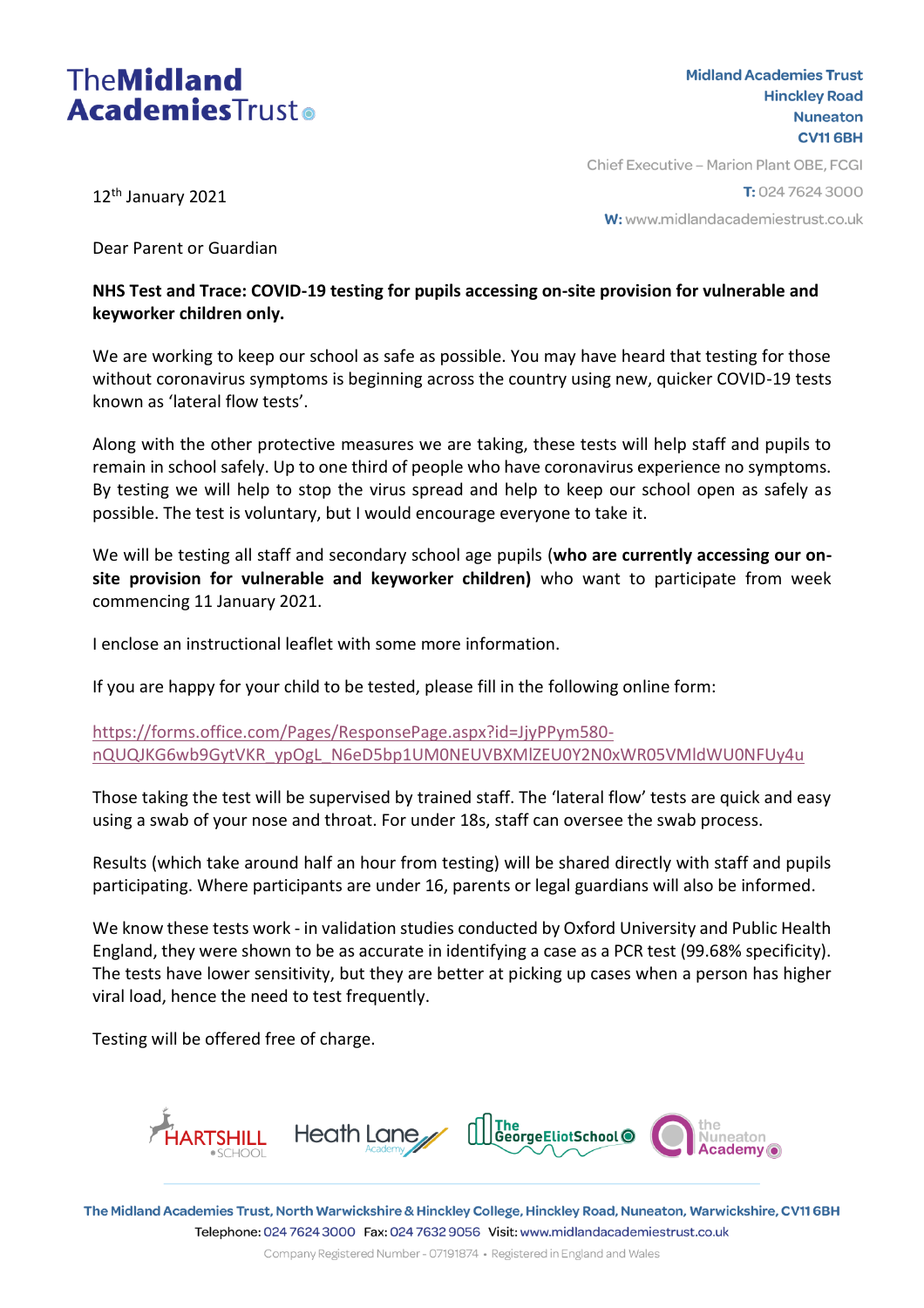## **What if a pupil tests positive?**

Participating staff and pupils who test positive will be informed about their results individually. Where participants are under 16, parents or legal guardians will also be notified. Guidance on safe travel and additional precautions will be provided along with test results.

Pupils will need to take a further 'PCR test' (similar to those done in local and regional testing sites) on the same day (or as soon as possible). The school will be able to provide these PCR test kits to perform at home, or you can go to www.gov.uk/get-coronavirus-test or call 119 to book a followup test. If ordering a PCR test yourselves, they should choose to visit a drive-through test site if possible, as it is faster than requesting a home test.

During this time while they wait for the PCR result (via text / email) they will need to self-isolate.

If the PCR test returns a positive result you will have to self-isolate and follow the guidance from NHS Test and Trace.

## **What happens if the test is negative?**

They will be able to stay in school and resume their activities as normal. A pupil will only be told if they test positive on a 'lateral flow' test, so if you do not hear you can assume it was negative. A small number of pupils may need to repeat the test if the first test was invalid or void for some reason.

## **What if a close contact at school tests positive?**

A close contact of someone in school who has tested positive for COVID-19 will be able to return to school if they agree to be tested once a day for 7 days and the test is negative. If they do not want to take the test, they will need to self-isolate as per the national guidelines. This does not apply to household members or close contacts outside of school who will still need to self-isolate. Further details will be provided at the time, but if you would prefer to self-isolate instead of doing daily testing, you can.

#### **What if my child develops symptoms?**

This testing programme at school is for people with no symptoms. If your child develops symptoms at any time (such as a high temperature; a new, continuous cough; or a loss or change to their sense of smell or taste) they must immediately self-isolate, and book a test by calling 119 (England, Wales and Northern Ireland) or 0300 303 2713 (Scotland) or visiting [https://www.gov.uk/get](https://www.gov.uk/get-coronavirus-test)[coronavirus-test.](https://www.gov.uk/get-coronavirus-test)

We will support our staff and pupils throughout, but please contact your child's school if you need this information in any other language or format or if you have any questions.

Yours sincerely,

manon Plant

**Marion Plant OBE**- Chief Executive Office

Encs: Covid-19 test – instructional leaflet Covid-19 Testing Privacy Notice